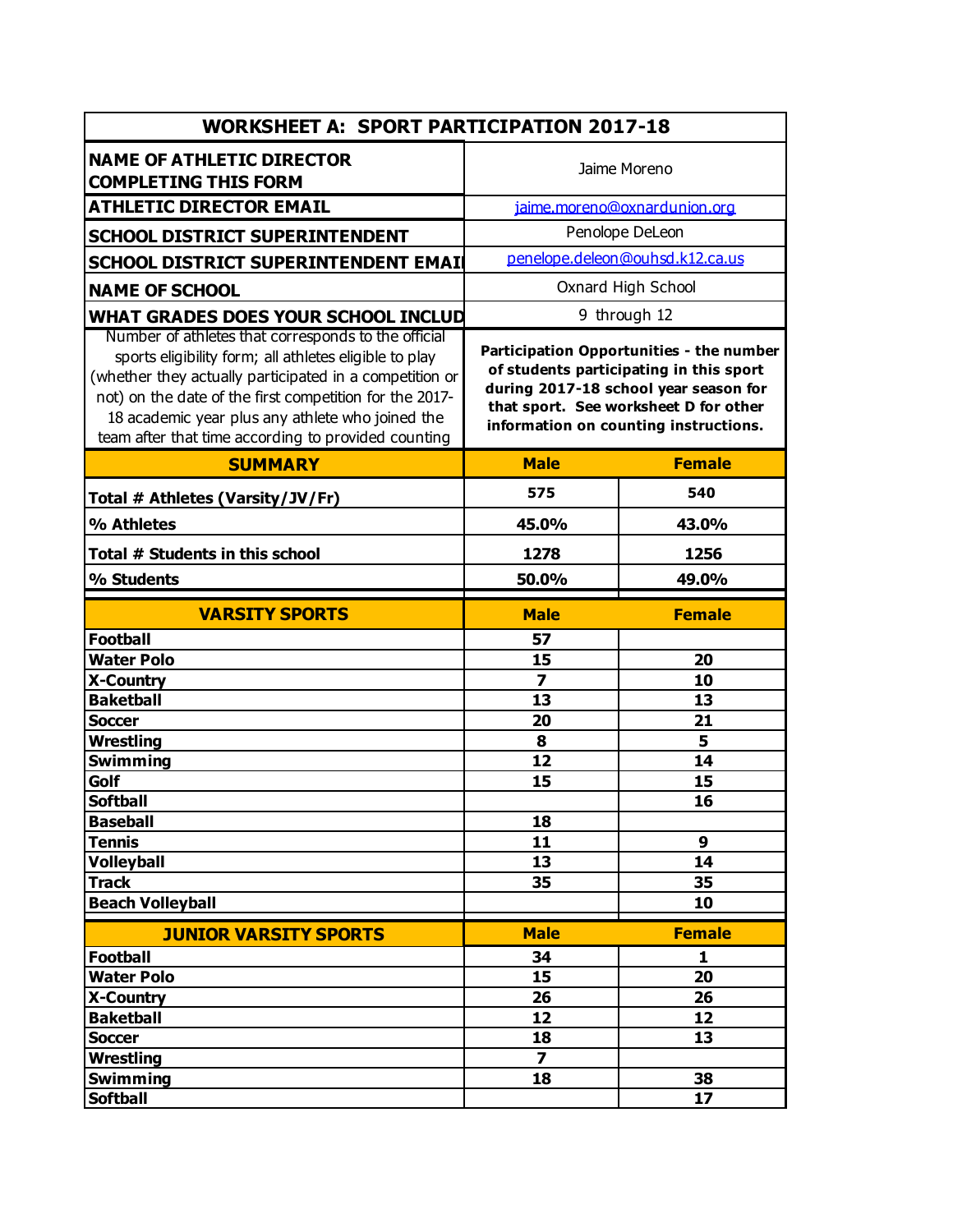| <b>WORKSHEET A: SPORT PARTICIPATION 2017-18</b> |    |    |  |
|-------------------------------------------------|----|----|--|
| <b>Baseball</b>                                 | 16 |    |  |
| <b>Tennis</b>                                   | 11 | 16 |  |
| <b>Volleyball</b>                               | 13 | 15 |  |
| <b>Track</b>                                    | 70 | 70 |  |
| <b>Beach Volleyball</b>                         |    | 16 |  |